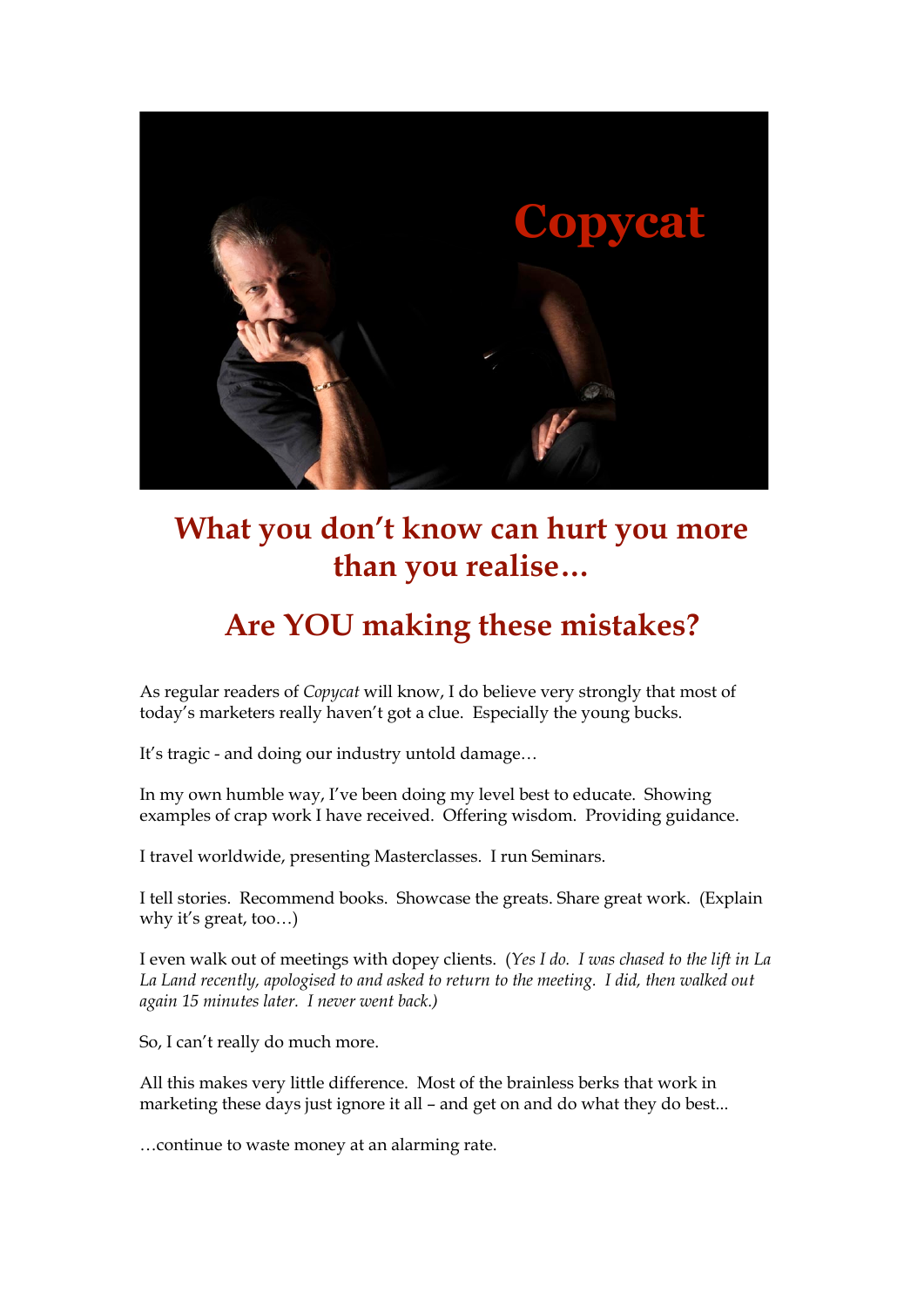But today, I'm actually going to move it up a notch. I'm actually going to prove to you, that what I have been saying for years is true. It is no longer the Gospel according to Andy Owen - it's now *official* and rubber-stamped.

The lunatics are running the marketing asylum. Thank you very much…

The fact is, most marketers today have little knowledge about anything. This is for 3 main reasons. They don't study. They don't test. And they have little or no respect for the history of the marketing culture and how much can be learned by looking back.

They think marketing started with the web. What's more, they have been totally seduced by it – and all its frivolous and overstated spin-offs.

The result is there for us all to see. So much bad work. So much wastage.

UK Marketing Directors are in their jobs now, for less than 12 months. That's a staggering statistic in itself. For most of them, that's probably 9 months too long.

And here's the scary part. Because of all this nonsense, the consumer and business audiences that are gold dust to all of us - are increasingly turning their backs on our messages, because they are now totally hacked off by it all.

We are biting off the hand that feeds us…

I was recently given a copy of the *Seventh Annual (2011) fast.MAP Marketing-GAP Tracker.* This is the only marketing study I know that tracks both consumer and marketer activity and their opinions.

This superb piece of marketing research is the brainchild of one of the smartest guys in our business. His name is David Cole. And he runs a great company called Fast Map, based in London. Check them out. http://www.fastmap.com

Some of you may recall that David and I worked together a couple of years ago, to offer a superb testing opportunity to marketers everywhere. Marketers could test pieces of collateral, emails, letters, ads, headlines, envelope straps etc., before they committed to funding the full campaign.

A document was produced on this – and this testing document is still available on my website now. http://www.andyowen.co.uk/testing.html

The take-up was abysmally low. No surprise there, then…

Anyway, this report that David has produced, has been tracking changes in consumers' view of the marketing industry - and their reactions to marketing innovations since 2005. What's more, it simultaneously checks whether marketers have been keeping pace with these changes.

In other words, are marketers aware of what consumers want?

You know the answer to that, don't you?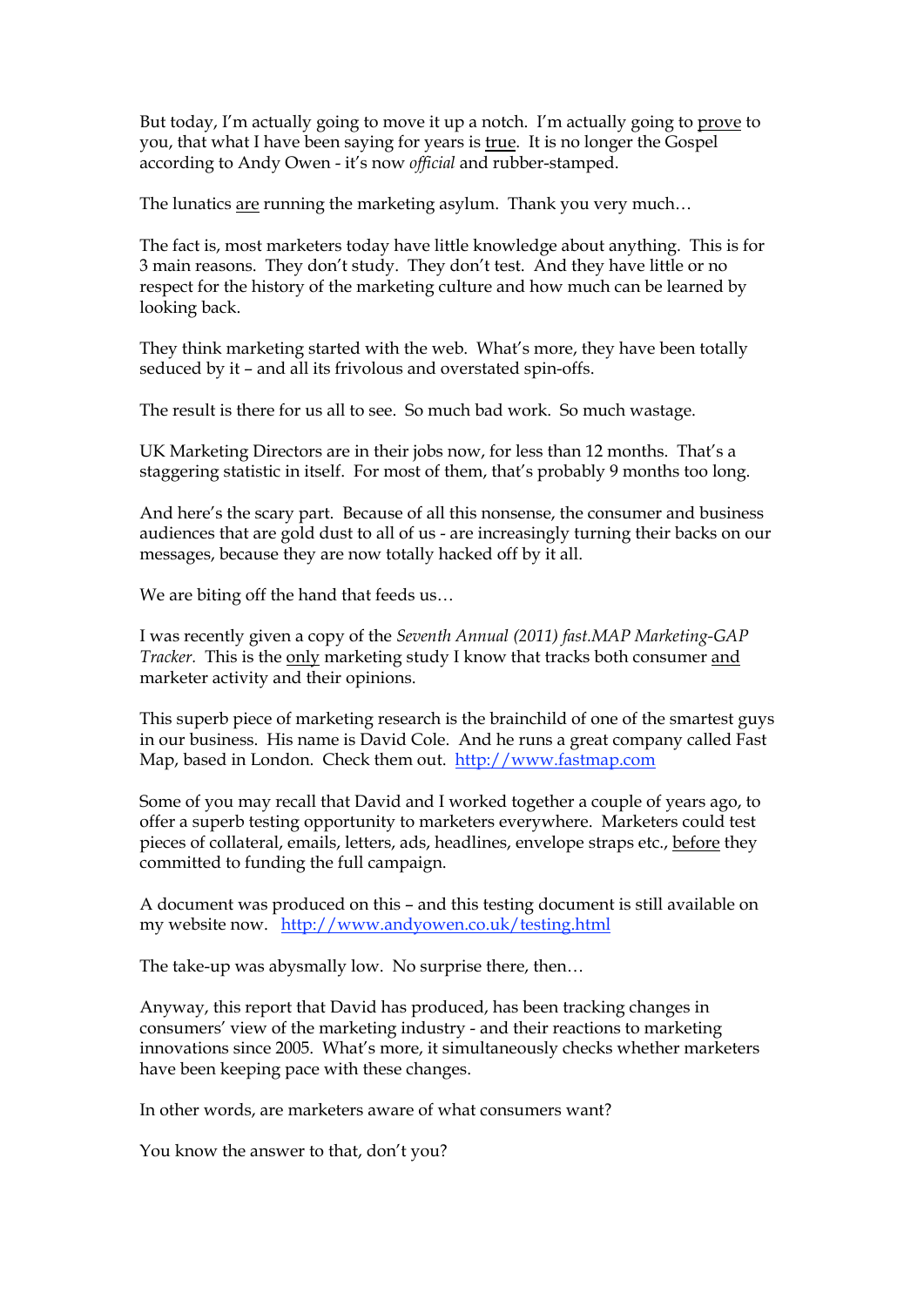Knowledgeable direct marketers have known for a long time that our goal is to reach the right people at the appropriate time with the perfect message. We know that if we do this, we will increase sales, improve profits and strengthen brand image.

We have also known that it's always important to listen. We must give our customers what they *want* – not what we *think* they want…

But this is where the fun starts. Because today's marketers have never applied this to their strategies. They are not interested in it. They worship at the altar of brand image, mission statements, corporate guidelines and other worthless stuff.

And, of course, everything digital. The result is, they are totally out of tune with the marketplace. (Haven't I been telling you this for years?)

In the seven years that the *fast.*MAP Marketing-GAP study has been running, it has shown time and time again, that on certain key issues, some marketers stubbornly cling to outmoded industry theory and worthless personal opinion, rather than listening to - and learning from - the consumers they claim to be scientifically targeting.

As I said earlier, the young bucks are by far the worst.

For example, they have enthusiastically embraced SMS, Mobile Marketing, Twitter, Facebook and other Social Networks, seemingly unaware that their enthusiasm is not shared by nine out of ten members of the public, who say they do not want to be contacted by these routes.

Nine out of ten!

If marketers are to ensure they make the most cost-effective use of the many and varied promotional routes now on offer to them, they need to understand and respect consumer preferences. Anything else is lunacy.

If they do this, then they have a chance to exploit this essential knowledge ahead of the herd, while simultaneously avoiding wasting budget on unpopular fads and approaches that simply don't work.

For your delight and education, here's a brief summary of some key elements of this fantastic report.

### **Direct Mail**

A massive 87% of UK adults open and read mail packs – up a massive eight percentage points on last year - and a new record high. This is the highest marketing-mail opening level since tracking began in 2005 - and this applies to both warm and cold mail.

This illustrates the massive improvement in public acceptance of direct mail that has taken place since the very first *fast.*MAP Marketing-GAP Report in 2005, when 26% did not open promotional mail.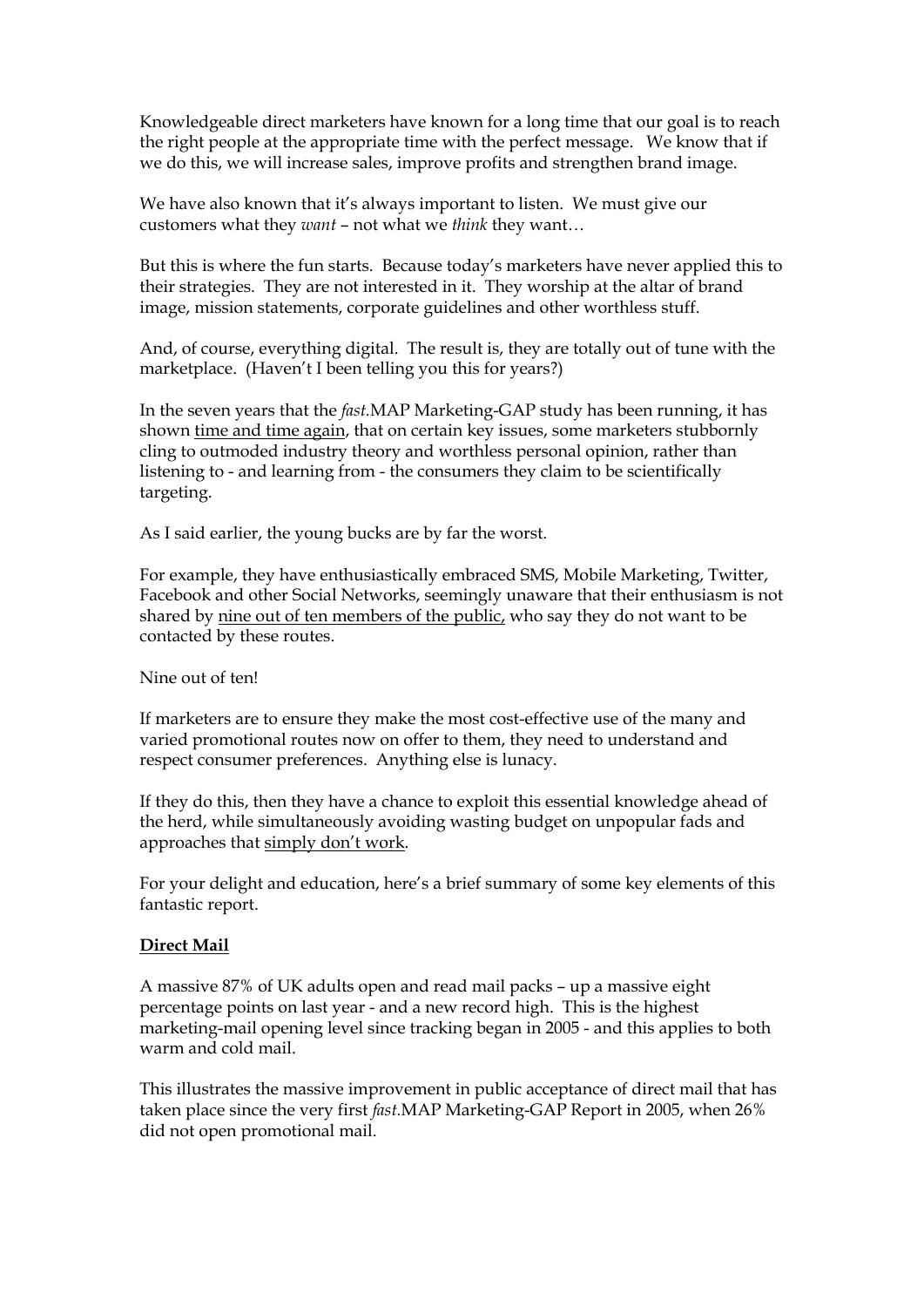# *What marketers thought*

*86% of marketers got this all wrong. Only 14% of marketers correctly judged that between 41% and 50% of consumers would open and read marketing mail from companies they use. 30% optimistically presumed the figure would be higher.*

*Similarly, 89%of marketers did not predict the correct 31 – 40%who would open mail from any company – 56% thought it would be less.*

### **The reasons people open a mail pack**

For seven years, more than half of consumers have said they are most likely to open mail from a known company or brand. Personalisation has increased in importance as a motivator and moved into second place. Third reason for opening, is if they are interested in the product or service offered. Fourth and fifth choices are if the pack may contain - or obviously contains - a coupon or voucher.

### **Preferred contact routes**

Consumers prefer direct mail and email equally. They are currently level-pegging in popularity stakes. But each medium is favoured for the delivery of information about different types of product and service. And email acceptance, of course, is closely related to previously opted-in preferences.

### **Landline, Mobile, SMS, Twitter & Social Media**

Demand for contact via any medium other than direct mail and email remains exceedingly low. Apart from a handful of very specific exceptions, averages of less than two per cent of consumers are happy to receive marketing information via any of the above media.

### *What marketers thought…*

*For the first time since the study began, marketers have begun to trim their expectations about the public acceptance of marketing contact via landline, mobile phone and SMS messaging to single-figure percentages.* 

*However, these percentages are at least four times over inflated.*

*They believed that consumers wanted contact about competitions via SMS, Twitter and Social Media at 14%, 12%, and 21% respectively – instead of 5%, 4% and 5% respectively*

*Similarly, they continue to overestimate people's willingness to welcome Social Media and Twitter contact – by about ten times and five times, respectively*.

### **The mail most likely to be opened**

Eight out of ten households open mail that is expected, requested, personalised or from a company they use.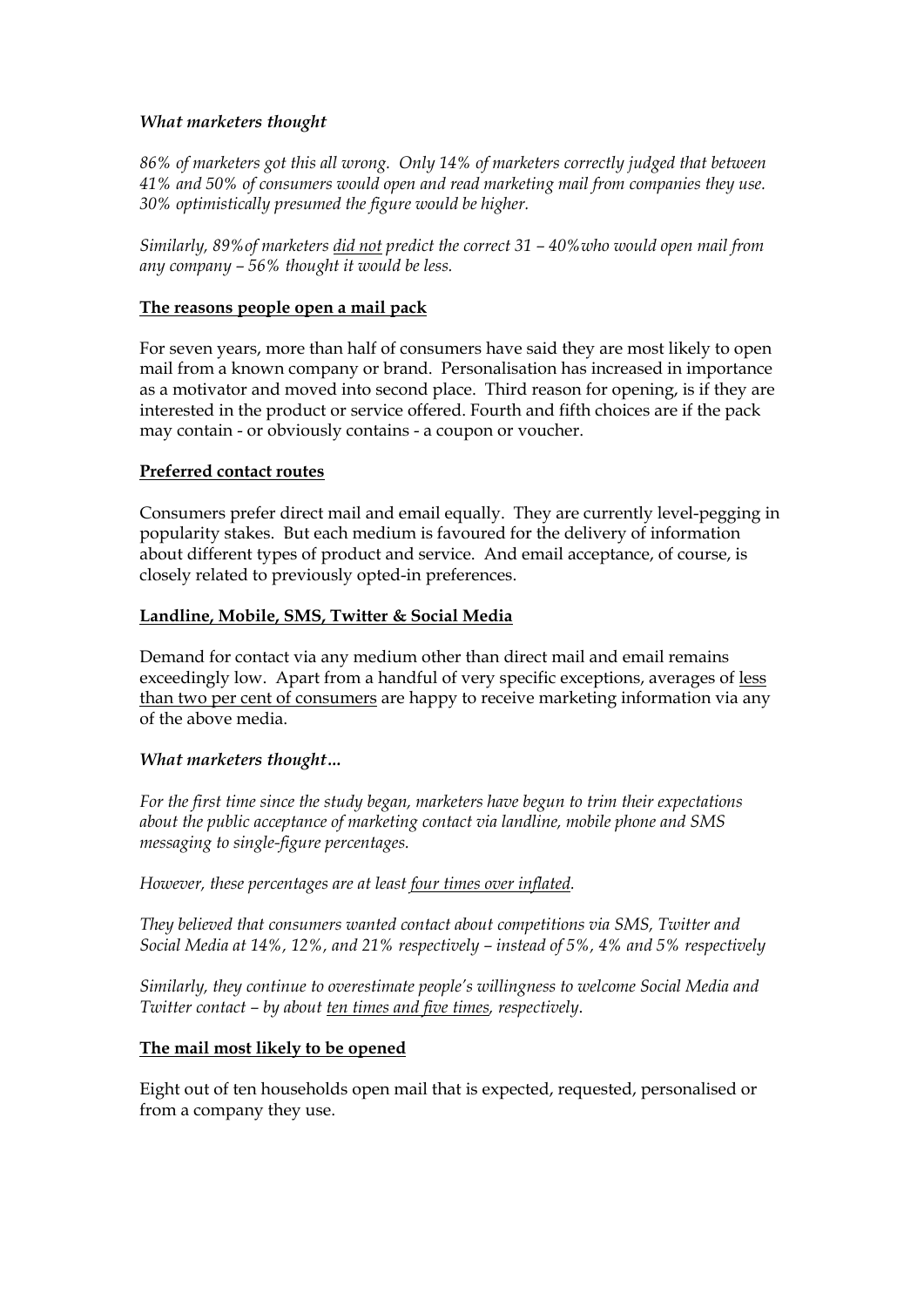# **Useful mail**

Most people find marketing mail that contains discount coupons and product samples, the most useful. This is a third more than consider Government information to be useful. A third of householders find mailed competitions, promotions and customer magazines useful.

# **The marketing messages that are read straight away**

Financial, utility and supermarket mail is most likely to be read straight away.

# **The marketing messages that are ignored**

75% of consumers ignore and delete pop-up ads on websites. 60% ignore doordropped leaflets, social network invitations to become a friend - and email from unknown companies.

# **Mail effectiveness**

More than 40% of consumers have used a voucher or coupon mailed to them. Almost 30% have visited a website after receiving a mail pack. 20% have bought something online and 15% have visited a store.

# **The motivational power of coupons**

The number of shoppers who redeem coupons continues to grow - to a massive 88%. Almost 40% will redeem a 20p coupon. More than 50% will redeem a coupon worth £1 or more.

# **How people use coupons**

70% of shoppers redeem coupons occasionally. 20% do so regularly and only 10% have never used a coupon.

# **The promotions people have used this year**

60% of shoppers participate in loyalty schemes. And most people take advantage of several different kinds of offers, discounts or promotions.

# **Samples that work**

20% of people who sampled a product, went on to buy.

# **Discounts prompt a third of weekly purchases**

Almost 80% of shoppers were prompted by discounts and special offers to buy up to 30% of their weekly shop.

# **SMS and mobile marketing acceptance**

75% of consumers object to marketing texts.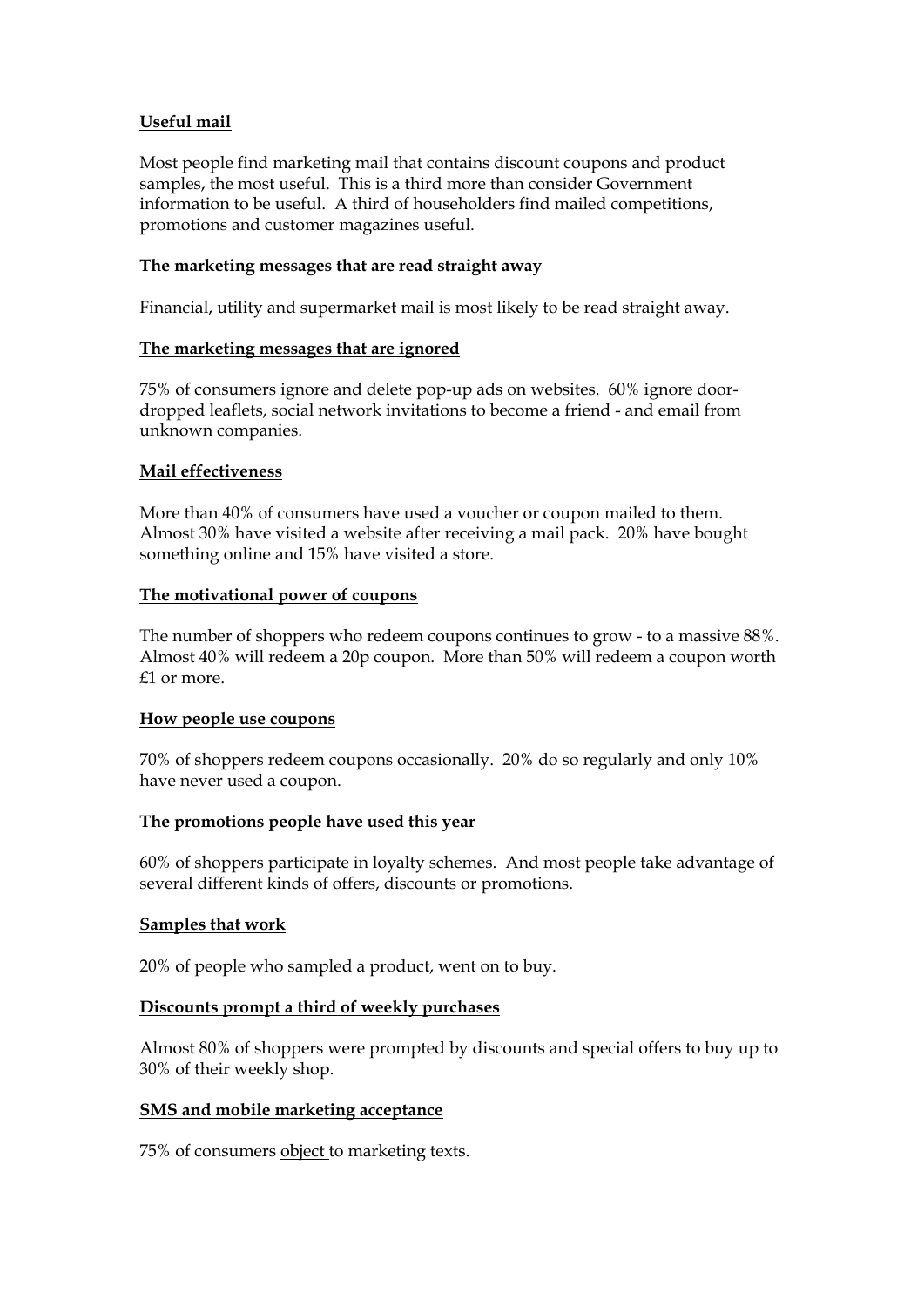# **Emails**

75% of consumers object to receiving unsolicited prospecting emails. Almost 50% of consumers admit to receiving between one and six spam emails a day. 14% receive more than 21 every day.

# **Fundraising**

Of the 60% of adults who donate to charity, almost half have remained loyal to their chosen charity for more than ten years.

# **Phone contact by charities**

80% of those enrolled in the TPS would not be happy for charities to call them. Only 7% of donors feel charities should be excluded from the service.

# **Opting out**

71% of consumers always tick the opt-out box to bar third parties from making contact and 22% also ban the company they are responding to, from further contact.

So, there you are. A snapshot of current consumer thinking and preferences. It's great information that can help anyone slaving at the coalface of marketing in these tough times.

Ignore it at your peril. This might be a UK study, but you can rest assured that the findings are pretty much relevant to wherever you may be based.

But, I have to conclude by saying, that for me, two things come out of this superb report, head and shoulders above everything else.

**1. The enduring popularity of direct mail. Continuing last year's trend, there is almost no consumer demand to be contacted about any marketing subjects by media other than by mail and opted-in email.**

**2. How little marketers really** *know.* **I have only shown a couple of examples of the massive gap between consumer and marketer thinking. Nearly every question asked, displayed a worrying difference.**

Despite media proliferation, consumers are now happier to be contacted about most subjects via their letterbox than they were seven years ago. Where do you read this in today's marketing press? How many marketers know this? Why are postal authorities worldwide not reacting to this in a positive way?

I am expecting to be speaking to clients and prospects in the coming months about future campaign activity - and hearing that they are committing large sums to Social Media. I am expecting to be told that direct mail is too expensive compared to email.

I will laugh, as I have been laughing for the last few years.